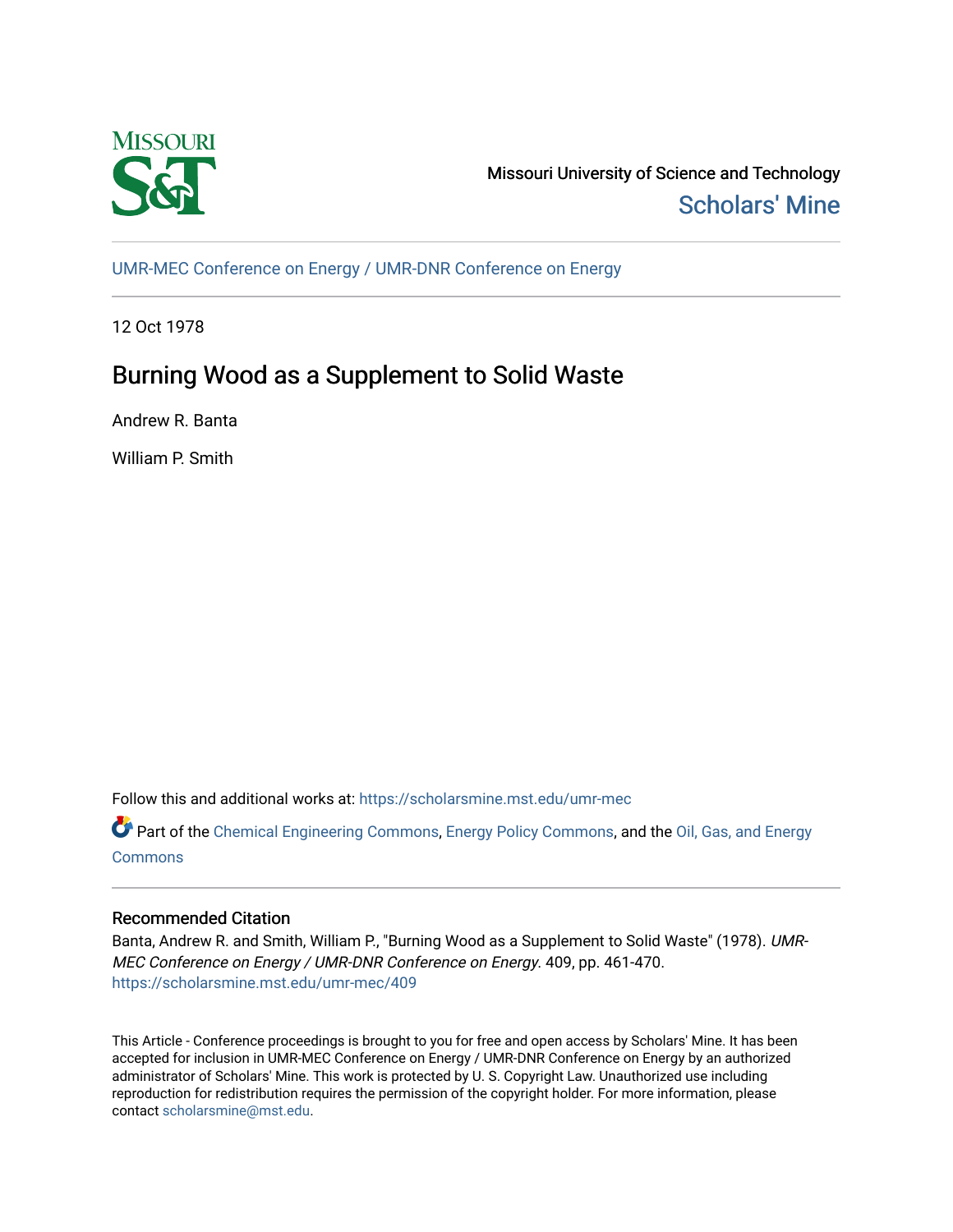#### **BURNING WOOD AS A SUPPLEMENT TO SOLID WASTE**

**Andrew R. Banta and Dr. William P. Smith University of Kansas Lawrence, Kansas**

#### **Abstract**

**The University of Kansas at Lawrence uses natural gas and oil to generate steam for heating and other campus needs. The projected price increase of these fuels has led to a study of burning solid waste and wood. This study discusses the technical and economic considerations of burning wood. Topics included are sources and availability, collection and transportation, preparation and burning, and environmental effects. It is concluded that sufficient wood is available; truck transport is the only feasible option; drying some wood is desirable; and that the burning can be done separately or directly with the solid waste.**

#### **1. INTRODUCTION**

**The University of Kansas at Lawrence operates a gas fired central steam system which supplies** steam to heat  $3.7 \times 10^6$  square feet of University buildings, cool 1.2  $\times$  10<sup>6</sup> square feet of **University buildings and supply steam for hot water service, cooking, laboratories and similar uses. Total average consumption for the system is approximately 390 x 10^ pounds per year requiring a heat input of 500 to 600 billion BTUs per year.**

**The present cost of natural gas is \$1.36 per 1000 SCFM or million BTUs. The gas is supplied at this price on a four hour notice for 8ervice interruption basis. When gas is not ®vailable the system is switched to oil which presently costs \$0.35 per gallon or \$2.36 per million BTUs. With this gas price there is little incentive to change to another fuel. Unfortunately this price is certainly going to Increase by the year 2000. Obviously the price of natural gas and other fuels is the**

**subject of much interest and speculation. The values shown in Figure 1, as compiled by Stone and Webster (1), are representative of the values forecast by various organizations. In addition to cost considerations, it is possible that natural gas and oil may become unavailable either from a lack of supply or by legislation which limits their use.**

**Given these considerations, there is clear incentive to look for alternate sources of energy. The sources for which commercial technology exist are burning coal, municipal solid waste and wood. Using the data in Figure 1 and projected steam demands, the cost of coal would exceed \$2 x 10^ by 1990 and would be** approximately  $$4 \times 10^6$  by the year 2000. This **fact alone makes solid waste a desirable alternative without even considering the cost of building a complete coal handling facility.**

#### **2. BURNING SOLID WASTE**

**Solid waste is readily available by diverting it from the Douglas County landfill. Unfortu-**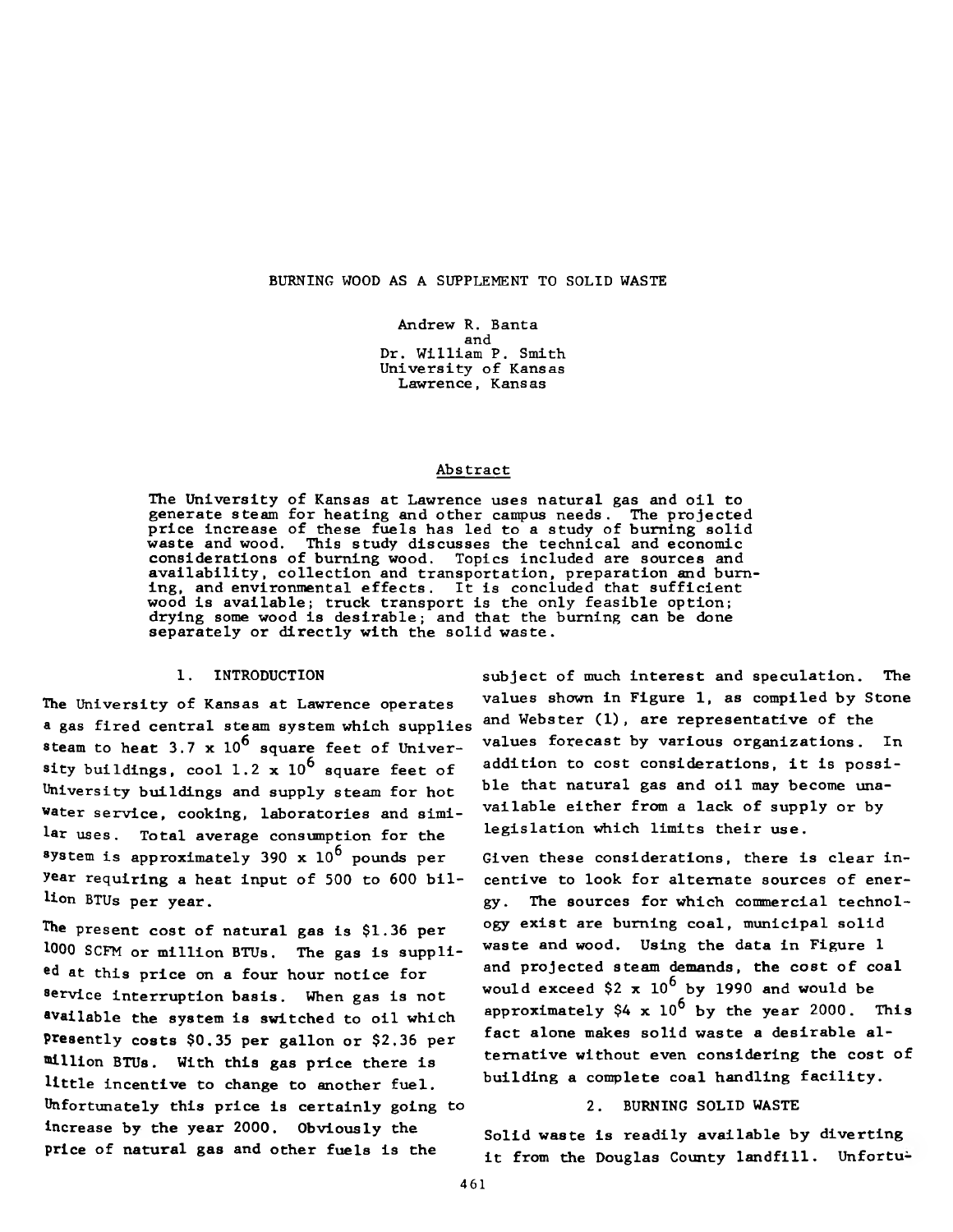**nately the quantity available is insufficient 3.1 SCRAP WOOD to meet the steam demand, as shown in Figure 2. The second problem, which becomes apparent from Figure 2, is the waste generation cycle and the steam demand cycle are out of phase with each other. An obvious alternative is to import solid waste from a nearby area such as Topeka or the greater Kansas City area. Investigation into this possibility indicates that several problems exist. First the distance involved neccessitates the use of packer trucks capable of holding approximately 20 tons of waste. Use of these trucks requires either the construction of a transfer station or the use of an existing facility. The quantities involved in this project make the construction of a new facility prohibitively expensive. The closest existing station is approximately 40 miles from Lawrence. The second problem is the fact that variable contracts for waste are difficult to obtain. It seems at best one would have to agree to take a fixed quantity per day and might be required to take a quantity which reflects the normal seasonal variation. This restriction comes from the fact that men and equipment must be available to move the waste even when not needed. Solid waste in the raw form is not a storable fuel and thus supplementing, even with a fixed quantity per day, to meet the winter demand is going to lead to excessive amounts during the summer. The waste can be processed into a refuse derived fuel (RDF) which is temporarily storable but the processing facility appears to be too expensive to build for the quantities being considered.**

**An answer for this problem is to use wood as the supplemental fuel. Wood has several advantages: it is locally available; it is easily stored; it has a low sulfur and ash content which make it clean burning. Most importantly - unlike coal - it can be burned in the same boiler as the solid waste.**

### **3. SOURCES OF WOOD**

**There are three basic sources of wood: scrap from sawmills, cabinet factories and similar operations ; urban tree removals; and growing wood in an energy forest.**

**Scrap is a desirable source of wood for at least two reasons. First, much of it is in a form which can be burned as received (chips, sawdust, small pieces). Secondly, the present supply appears to exceed demand; there is question as to how long this situation will last. A survey of sawmills, pallet manufacturers, modular and mobile home builders, and cabinet and furniture shops indicates that many of them have a scrap disposal problem. At the same time some of these operations use the wood scrap for their own heating needs or have found a market, e.g. selling the chips to paper box manufacturers. It seems likely that once the University becomes dependent on these suppliers the scrap will take on a market value. This value probably would not exceed the present value which is in the vicinity of \$15 per ton plus loading and shipping.**

**The majority of scrap wood is available from sawmill operations. A survey of the large mills within 120 miles of Lawrence indicates an availability as shown in Figure 3. This figure also shows the relatively small amount available from manufacturing operations. As would be expected the quantity available is roughly proportional to the square of the distance from Lawrence; note there is a definite break in the supply at about 65 miles.**

**3.2 URBAN TREE REMOVALS**

**Urban tree removals are also a desirable source of wood because their cost is nothing or possibly negative, i.e. some communities may be willing to pay to have the waste removed. This advantage is offset by the fact that the urban trees must be chipped. The chipping cost is estimated by Gould (2) to be \$7.14 per ton. To facilitate transportation, the chipping would be done at the source of supply.**

**An estimate of the quantity of wood available from urban trees is included in Figure 3. These quantities are predicted from landfill data and have been corrected for an expected decrease due to better control of Dutch Elm Disease. It seems likely that some privately cut trimmings are being deposited on private land. Presumably, if these cuttings were**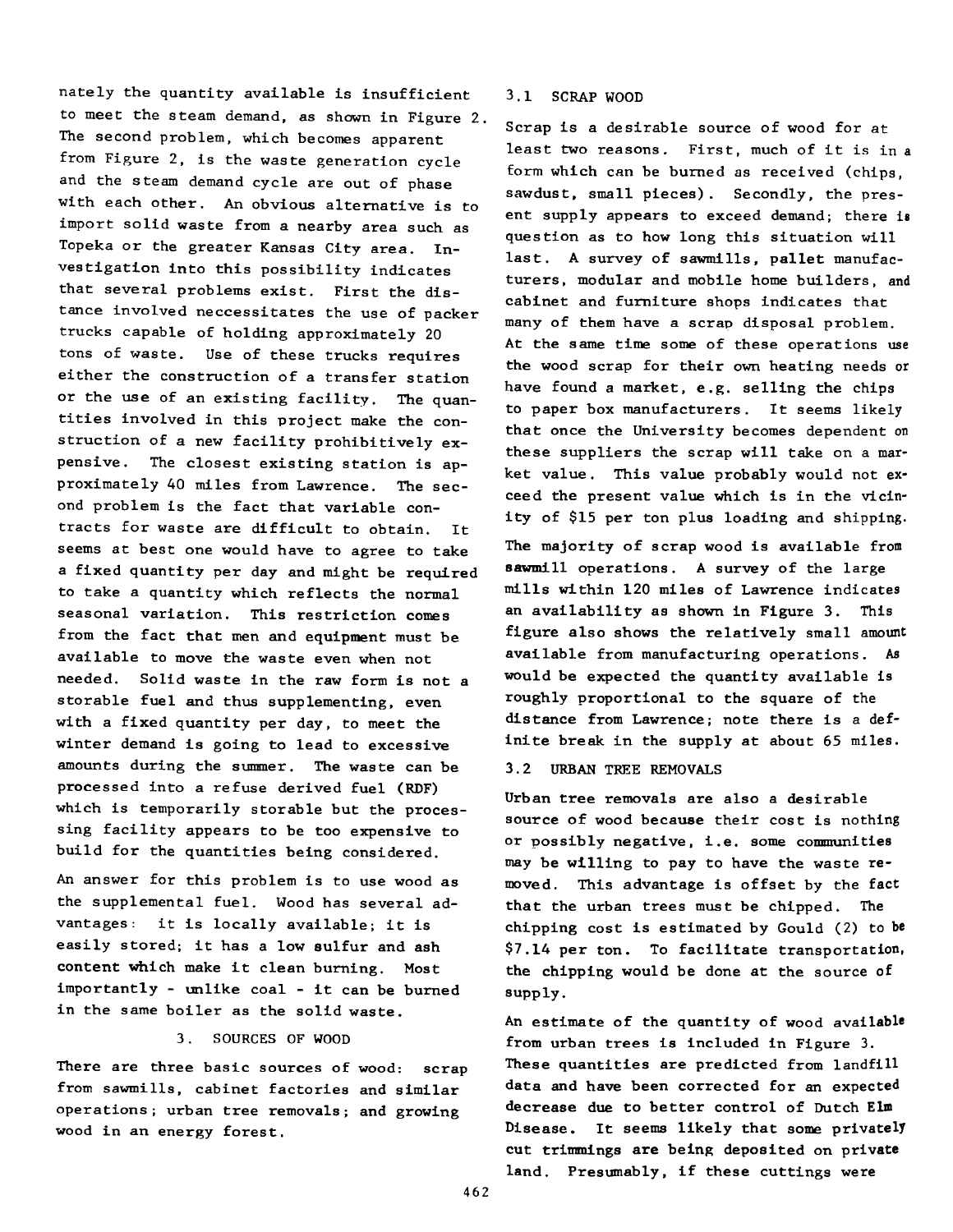**accepted free of charge they would be delivered and the total supply from the local area for this source could increase, perhaps by as much as 50%. The amount of wood available in the 120 mile radius of Lawrence is sufficient supplemental fuel even if the only source of solid waste is Douglas County, The economics of purchasing and transporting this wood will be examined later in this report.**

### **3.3 ENERGY FOREST**

**An energy forest is the most costly source of supply. This is reflective of the fact that this wood has the chipping costs of the urban trees plus the costs for land, planting, cultivating, and harvesting.**

**In order to evaluate the practicality of an energy forest the University of Kansas has entered into a joint project with Kansas State University to plant experimental forest plots at three locations. The main purpose of these experiments are to evaluate yield as a function of tree spacing, species and site location. The preliminary results shown in Figure 4 (3) are reported here to indicate the potential of an energy forest. While the higher concentrations give higher yields in the early growth years the curves tend to level out as the trees mature. Obviously this is a result of interference between trees in the more concentrated areas. It is estimated that a five year growing cycle will produce about 40 green tons per acre of Cottenwood or Black Locust. Thus a yield of 8 ton per acre per year is possible. Assuming a heating value of 5000 BTUs per pound the heat value yield is 80 x 10^ BTUs per acre Per year.**

**The trees are cloned from existing trees by Planting cuttings; the cost is \$0.10 per seedling. These seedlings can be planted by automated machinery once the land has been properly prepared. Weed control during the early growth is a serious problem and requires careful attention.**

**At this time none of the test trees have reached sufficient size to harvest. An investigation into harvesting techniques indicates that mechanized harvesting equipment does exist; however, it seems likely that the**

**investment would be too great for the size forest being considered. The general plan for harvesting would be to enter the rows from one** end and cut the trees with a chain saw or hy**draulic cutter and stack each tree on the one previously cut. The second step would be to enter the row from the opposite end and feed the trees, cut end first, into a chipper. The chips would be blown into a truck or wagon behind the chipper. This type of operation could be done with a small capital investment. Both the harvesting and planting operations could be done using student help thus providing and added benefit to the University. The trees would be harvested in the fall and winter when the leaves are off the trees; allowing the leaves to compost on the ground maintains the soil nutrient balance.**

**The total cost of wood from an energy forest is a complex combination of several variables including cutting cycle, tree spacing, tree species and land cost. Using preliminary studies by the Forestry Department, Kansas State University (4) these costs are estimated as follow:**

|                                                                                                                          | \$/10 BTUs \$/ton |         |
|--------------------------------------------------------------------------------------------------------------------------|-------------------|---------|
| Production costs (includes<br>\$18/ac land preparation,<br>\$47/ac weed control, \$68/ac<br>seedlings, \$20/ac planting) | $$1.10$ $$11.00$  |         |
| Harvesting costs (\$7.14/ton<br>chipping cost, \$2.86/ton<br>cutting)                                                    | 1.00              | 10.00   |
| Land cost $(\$350/ac$ to be sold<br>at the end of 20 years for the<br>same price and a 6.8% interest<br>rate)            | .61               | 6.10    |
| Total Cost                                                                                                               | \$2.76            | \$27.60 |

**4. COLLECTION AND TRANSPORTATION**

**Any consideration of the problem of transporting wood to the proposed plant quickly leads to the conclusion that trucks are the only feasible means of transportation. The plant site is approximately five miles from the nearest rail line. The quantity of materials and the distances involved preclude consideration of building a rail link.**

**It also quickly becomes apparent that handling costs are large compared to the hauling costs for the distances involved. For example, typical loading costs are \$2.00 per ton, typical hauling costs are \$0.05 per ton per**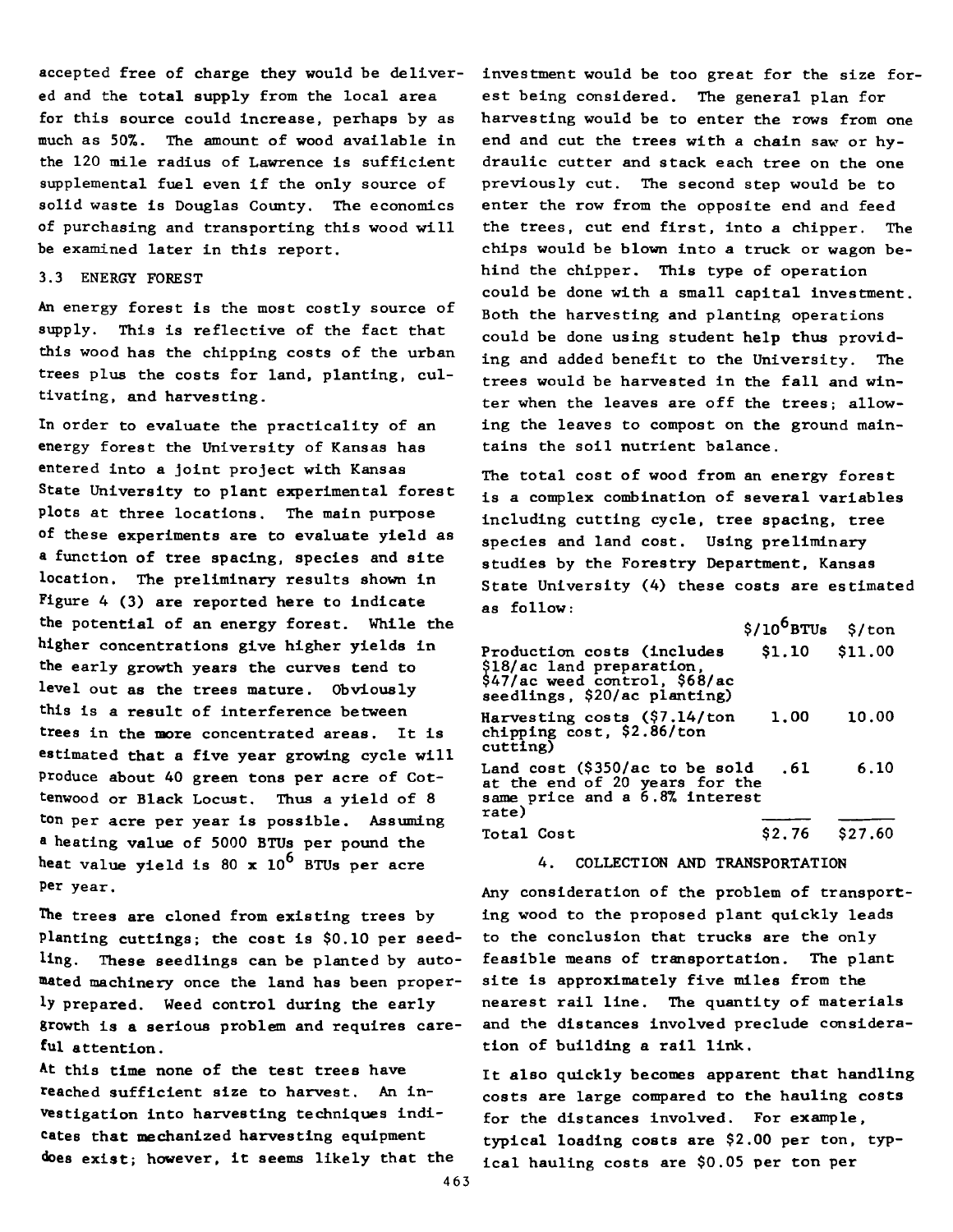**mile (?); the loading cost is equal to 40 miles at the source of supply. While many devices of hauling costs. From this consideration it is almost mandatory that the wood be loaded once and delivered without rehandling.**

**If the wood is not in small pieces prior to shipping it will be best to chip it prior to shipping. Chipped material is more easily loaded and will better utilize the weight and volume limitations of the trucks. These advantages appear to offset the probable higher costs of operating a mobile chipper.**

**Using typical transportation and chipping costs (2) it is possible to summarize costs for fuel delivered to the plant, in dollars per ton; as follow:**

| Type of Cost                                                  | Wood Source |                |                  |
|---------------------------------------------------------------|-------------|----------------|------------------|
|                                                               | Scrap       | Urban<br>trees | Energy<br>forest |
| Payment to the<br>supplier                                    | 5.00        | 0.00           | 21.00            |
| Chipping                                                      | 3.57        | 7.14           | 7.14             |
| Loading                                                       | 2.00        | 2.00           | 2.00             |
| Hauling an average<br>distance $@$ \$0.05<br>per ton per mile | 2.50        | 1.25           | 1.00             |
| Totals                                                        | \$13.07     | 10.39          | 31.14            |
|                                                               |             |                |                  |

**The \$5.00 payment to supplier for scrap is based on present prices for chips used for paper making, present supply exceeding demand and the fact that scrap for combustion can include saw dust and bark. The chipping cost for scrap is based on chipping one half of the scrap, i. e. the large pieces. It seems possible that the payment for scrap may become dependent on the differential between chipping costs for scrap and urban trees.**

#### **5. PREPARATION AND COMBUSTION**

**The handling of the wood once it arrives at the plant falls into three categories, chipping, drying and storing.**

#### **5.1 CHIPPING**

**As indicated much of the wood will be chipped prior to arrival, some however will not be chipped, e.g. trees from private trimmers and industrial scrap delivered by the producers. The following comments on chipping devices and their cost apply to chipping at the plant or**

**in varying sizes are marketed to chip wood the principle of operation in most is using rotating knives or hammers to shear the wood into small chips. The largest mobile devices can accomodate logs up to nine inches in diameter and any length. A typical cross section is shown in Figure 5.**

**Chipping costs are given by Gould (2) as follow:**

| Type of Cost                                                | Dollars per ton |
|-------------------------------------------------------------|-----------------|
| Equipment, $$50,000$                                        | $1.86*$         |
| Labor and maintenance.<br>3 men @ \$12.00<br>total per hour | 3.43            |
| Fuel, lubricants, etc.                                      | 1.65            |
| Administration, insurance,                                  | .20             |
| Total                                                       | \$7.14          |
|                                                             |                 |

**\*Based on a 5 year life**

**These figures are based on chipping seven hours per day at 3.5 tons per hour.**

**These figures are for a mobile chipper; an in plant chipper operated by a turbine using waste steam would probably have a lower cost per ton. Present studies indicate that chipping in the field to facilitate shipping more than offsets this cost saving.**

#### **5.2 DRYING**

**The majority of wood sources being considered produce green wood which has a moisture content of approximately 40 to 50 percent of the total weight. This has two detrimental effects on the combustion of the wood. First, the weight of moisture must be included in handling the material. Dry wood heating value is 8500 BTUS/pound, green wood is about 5000 BTUS per pound. Secondly, the moisture must be vaporized thus reducing the boiler efficiency. Given these considerations some form of drying is desirable. The most obvious system is to use excess steam, generated during the non-heating season, as a source of heat. While the exact details could take on many forms, the general plan would be to heat air with a steam coil, blow it through the chips and vent it to the atmosphere. A perfectly efficient system would drive off roughly one pound of moisture for each pound of steam used. A first approxima-**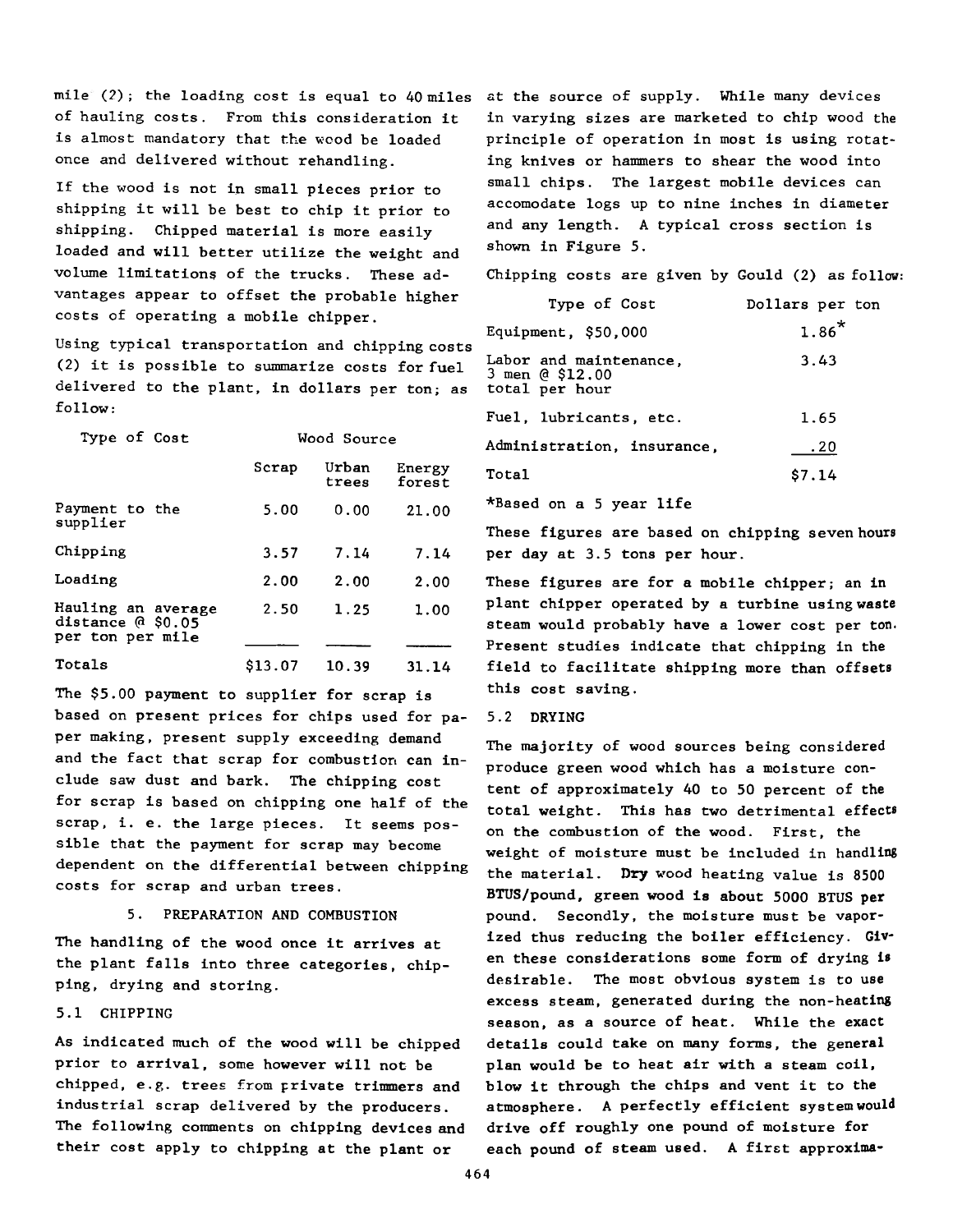**tion of an actual system indicated that 1.6 pounds of steam would be required to drive off a pound of moisture.**

#### **5.3 STORAGE**

**The big advantage of burning wood instead of additional solid waste is the fact that it is a storable fuel. Wood chips can be stored outside with less than one percent per month deterioration if the pile depth is less than 20 feet (2). This would be the best method for storing the chips prior to drying; after drying additional protection will be required. The simplest approach would be an open sided 'hay shed' type structure. The chips could be moved in and out using a front end loader, portable conveyor belts or a pneumatic conveyor. A more elaborate approach would be to use closed bins as shown in Figure 6.**

**The system being proposed would store large quantities of green chips outside; the quantity would be 20,000 to 30,000 tons, approximately one year's supply. These would be dried when excess steam is available and then would be moved into closed storage. Enclosed storage for all the wood used during the winter will probably be excessively expensive. Therefore dried chips would be used during wet weather when the solid waste has a high moisture content and when maximum steam output is required. The remainder of the time green chips would be burned directly.**

#### **6. BURNING WOOD**

**There two basic options for burning wood. The** first is to burn it with the solid waste, the second is to burn it separately in a boiler **specifically designed for wood. If only small quantities of wood are being used, burning directly with the solid waste is the obvious choice. If substantial quantities of wood are being considered, as is the case at the University of Kansas, using separate wood burning boilers should be considered. There is a trade off between the versatility and convenience of using all solid waste type boilers and slightly better boiler efficiency in wood burning boilers. As indicated earlier, an additional advantage of burning wood directly with the solid waste is an ability to even**

**out the BTU content of the fuel when the waste is wet.**

**Many incinerators for burning raw solid waste are available. Typically, as shown in Figure 7, these units have a moving grate which slope in the direction of travel. The solid waste is burned as it is moved across the grate by a combination of mechanical action and gravity Commonly these units will introduce additional combustion air above the grate. Wood will** burn well in these devices if the pieces are **not too large. Indeed sections of railroad ties are being burned in this type of unit.**

Units which burn wood only are more closely **related to coal fired boilers. The most common types employ some type of moving belt grate as shown in Figure 8. While not as numerous, suspension and fluidized bed boilers are also being used to fire wood. Being designed for a more consistent fuel, these units have better efficiencies; typically 70 to 80 percent versus 60 to 70 percent for waste burning units. The boiler efficiencies quoted for wood boilers (5) are variable, and possibly misleading, because the heat required to vaporize the moisture in the wood is often charged against the boiler efficiency, not the fuel BTU content. Finally wood has a low ash content and thus wood boilers do not have the large ash handling capacities found in units** designed to burn solid waste.

**Burning wood has a distinct advantage in terms of pollution control. First, wood is low in sulfur content, typically less than 0.1%; likewise the ash content is low, in the range of 0.5 to 5 percent (5). The main problem with burning wood is production of oxides of nitrogen, particulates and hydrocarbons in the stack gases. Typical values are 25 to 30 pounds of particulates and 10 pounds of nitrous oxides per ton of wood burned (5). The amount of hydrocarbons released is somewhat variable with the highest levels occuring during poor combustion. Multiple cyclone separators, electrostatic percipitators, wet scrubbers or bag houses will effectively control the particulates. Little information is available on nitrous oxide and hydrocarbon emission control; it would appear that good**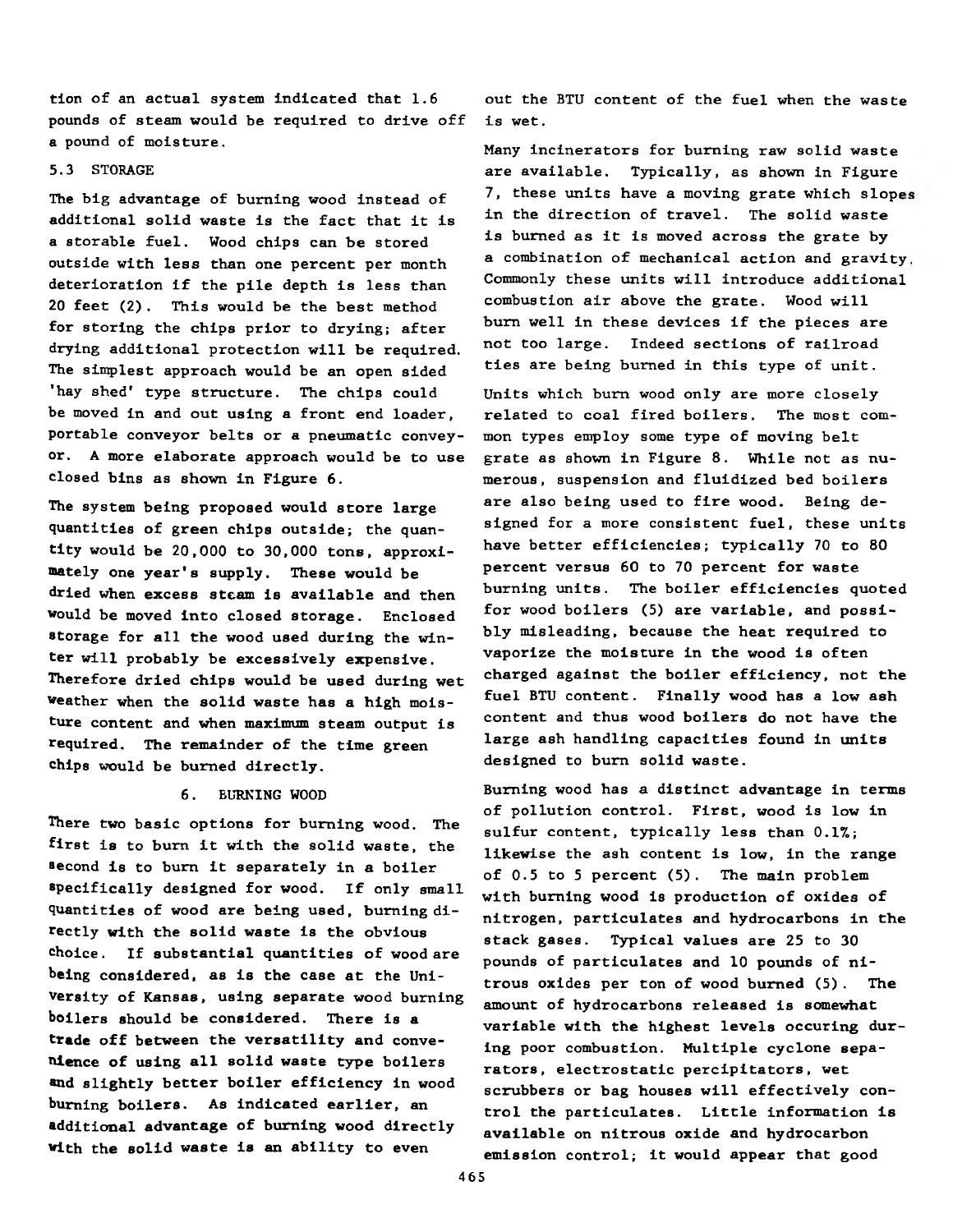**combustion control can keep these pollutants within acceptable levels.**

**The low ash content of wood makes disposal a small problem. One possibility for wood burning only units is to return the ash to the energy forest and spread it on the soil; this will help maintain the chemical balance of the soil.**

#### **7. CONCLUSIONS**

**Wood, being a relatively inexpensive, clean burning fuel, is a desirable supplement to be used with solid waste. Its storability and compatibility in burning with solid waste further enhance its desirability.**

**The principle sources of wood are sawmill scrap, urban tree removals, and an energy forest. Depending on the market value for scrap, urban trees or scrap wood may be the most economical source. In fact it is possible that the market value for scrap may come to depend on its saving over chipping urban tree removals. Wood from an energy forest is more expensive than either scrap or urban trees; however the energy forest is a necessary component in that it is a controlled supply. These three sources could provide adequate supplemental fuel for the proposed University of Kansas power plant.**

**Trucks are the only form of transportation which is feasible. Handling costs are such a significant fraction of the total hauling costs that rehandling is not acceptable, i. e. the wood must be loaded at the source and delivered directly to the plant. With transportation costs being a significant portion of the overall cost, the feasible distance to haul wood is limited probably to no more than 100 miles, perhaps no more than 60 to 70 miles. In most cases chipping prior to shipping will be desirable and will offset the added cost of field chipping.**

**The storage system should have a large volume, enough for one severe winter season. The majority of this could be outdoor storage but there should be protected storage for at least several thousand tons of chips. These chips would be dried by using excess steam generated during warm weather.**

**In small quantity the wood can be burned directly with the solid waste. If a large amount of wood is being burned, separate wood burning boilers will give better combustion efficiency. Wood in relatively large amounts can be burned in some of the available solid waste units with some penalty in the heat recovered.**

#### **ACKNOWLEDGMENT**

**This work is being supported by Franklin Associates Ltd. of Prairie Village, Kansas and is part of their feasibility study of a new steam system for the Lawrence campus.**

#### **REFERENCES**

**1. STATE OF KANSAS LONG TERM ENERGY STUDY FOR KANSAS STATE UNIVERSITY, OSAWATOMIE STATE HOS-PITAL, WICHITA STATE UNIVERSITY - Stone and Webster Management Consultants, Inc., 1976**

**2. FINAL REPORT IMPROVED HARVESTING PROGRAM URBAN TREE SALVAGE - NORTHEAST KANSAS, Leonard K. Gould, Department of Forestry, Kansas State University, Manhattan, Kansas, 1977**

**3. ENERGY FROM WOOD FOR CENTRAL STEAM GENER-RATION, Gary G. Naughton and Wayne A. Geyer, Department of Forestry, Kansas State University**

**4. UNIVERSITY OF KANSAS ENERGY FOREST, FOURTH INTERIM REPORT TO OZARKS REGIONAL COMMISSION, Gary G. Naughton, Principal Investigator, Department of Forestry, Kansas State University! Manhattan, Kansas, 1977**

**5. COMPARISON OF FOSSIL AND WOOD FUEL, E. H. Hall, C. M. Allen, P. A. Ball, J. E. Burch, H. N. Conkle, W. T. Lawhon, T. J. Thomas and R. J. Smithson Jr., Battelle Columbus Laboratories, Columbus, Ohio.**

#### **BIOGRAPHIES**

**Mr. Banta holds a Bachelor of Science in Mechanical Engineering and a Master of Engineering in General Engineering, both from Penn State University. He is currently working on a Doctor of Engineering at the University of Kansas. He has worked for the Water Department, City of Philadelphia, Pennsylvania and Ingersoll Rand Company, Phillipsburg, New Jersey. While employed by Ingersoll Rand he worked on development of new designs for steam**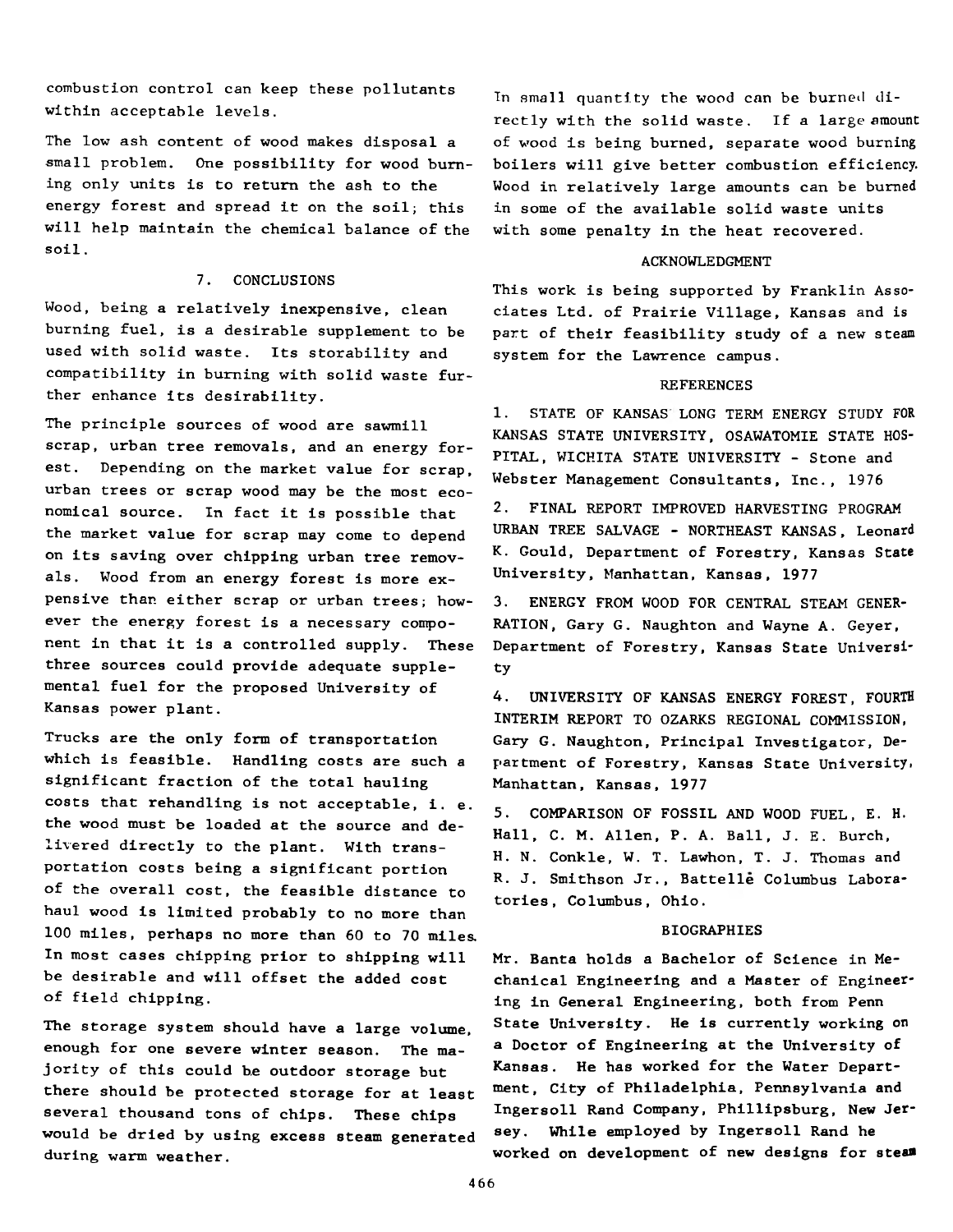**surface condensers and related equipment. He is presently on an educational leave from Northampton County Area Community College where he is an Associate Professor of Engineering .**

**William P. Smith was born in Superior, Wisconsin on January 5, 1915. He received the BEE and MS in EE degrees from the University of Minnesota, Minneapolis in 1936 and 1937 respectively and the Ph.D. degree from the University of Texas, Austin, in 1950. After graduation he was with the Commonwealth Edison Company, Chicago. He was called to active duty in the United States Naval Reserve in**

**1941 and served all of World War II at the Inspector of Naval Material Office, Schenectady, New York. From 1946 to 1948, he was Dean of Engineering at Sampson College, Associated College of Upper New York. Since 1950 he has been at the University of Kansas serving as Chairman of Electrical Engineering 1955-1965 and Dean of the School of Engineering since 1965. He is a member of Tau Beta Pi, Sigma Xi and served as National President of Eta Kappa Nu 1968-69. He is a registered professional engineer in the State of Kansas and has served as a member of the Kansas State Board of Engineering Examiners.**



**Figure 1. Projected Prices For Natural Gas, Oil and Coal From The Present To The Year 2000.**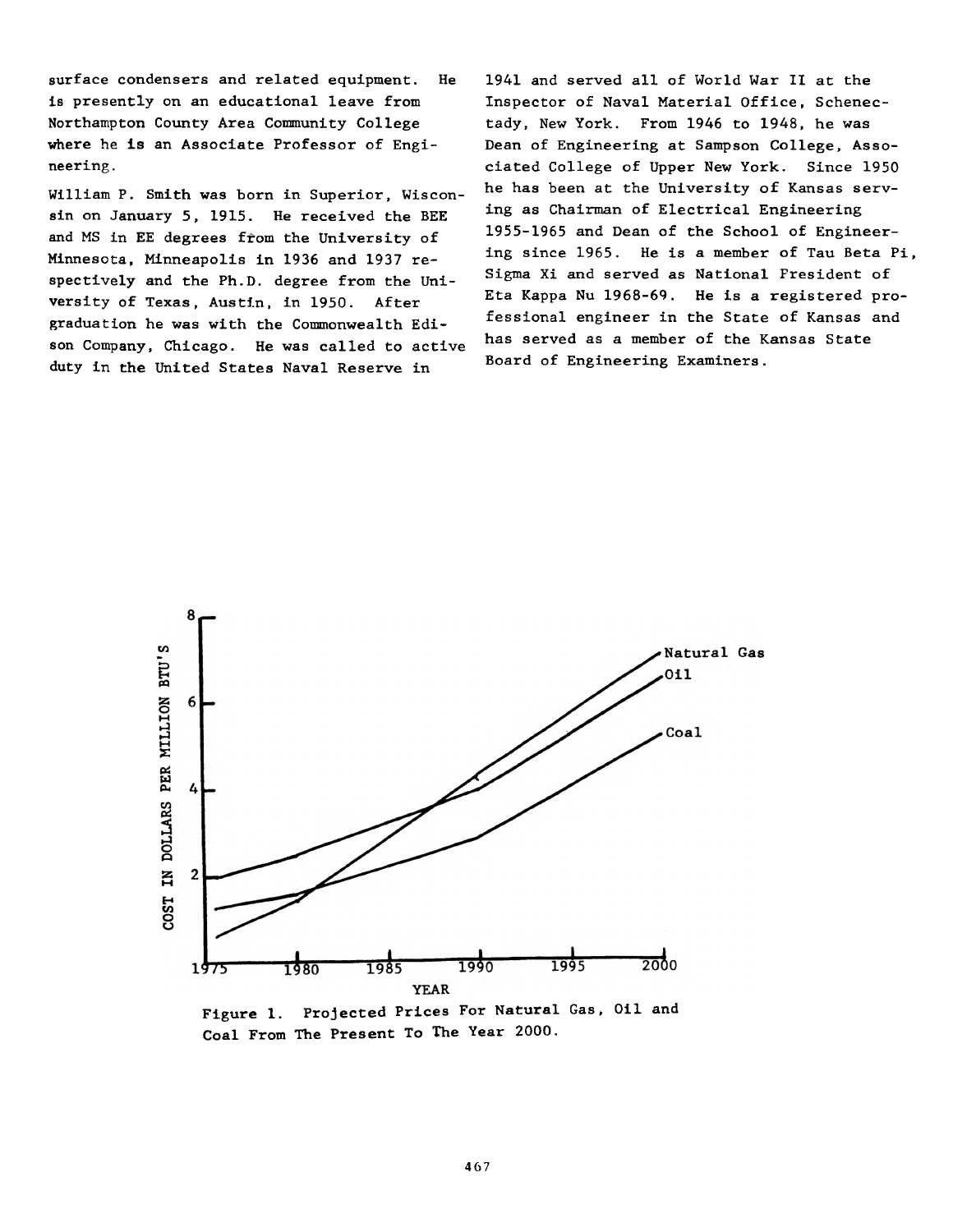

**Sources As A Function of Distance.**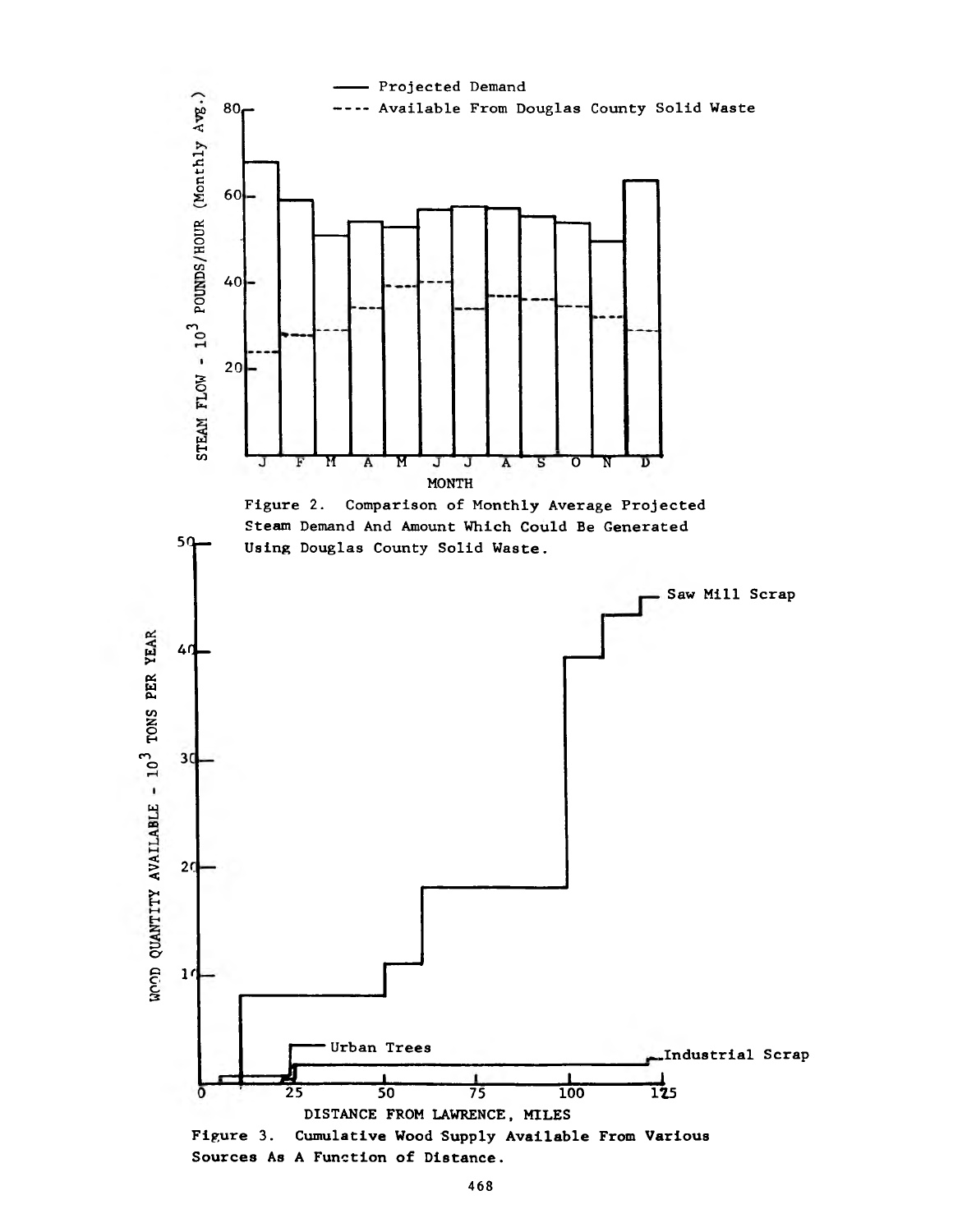





**Figure 5. Typical Hammer Mill Used To Chip Wood. (Courtesy of Allis-Chalmers, Appleton, Wisconsin).**